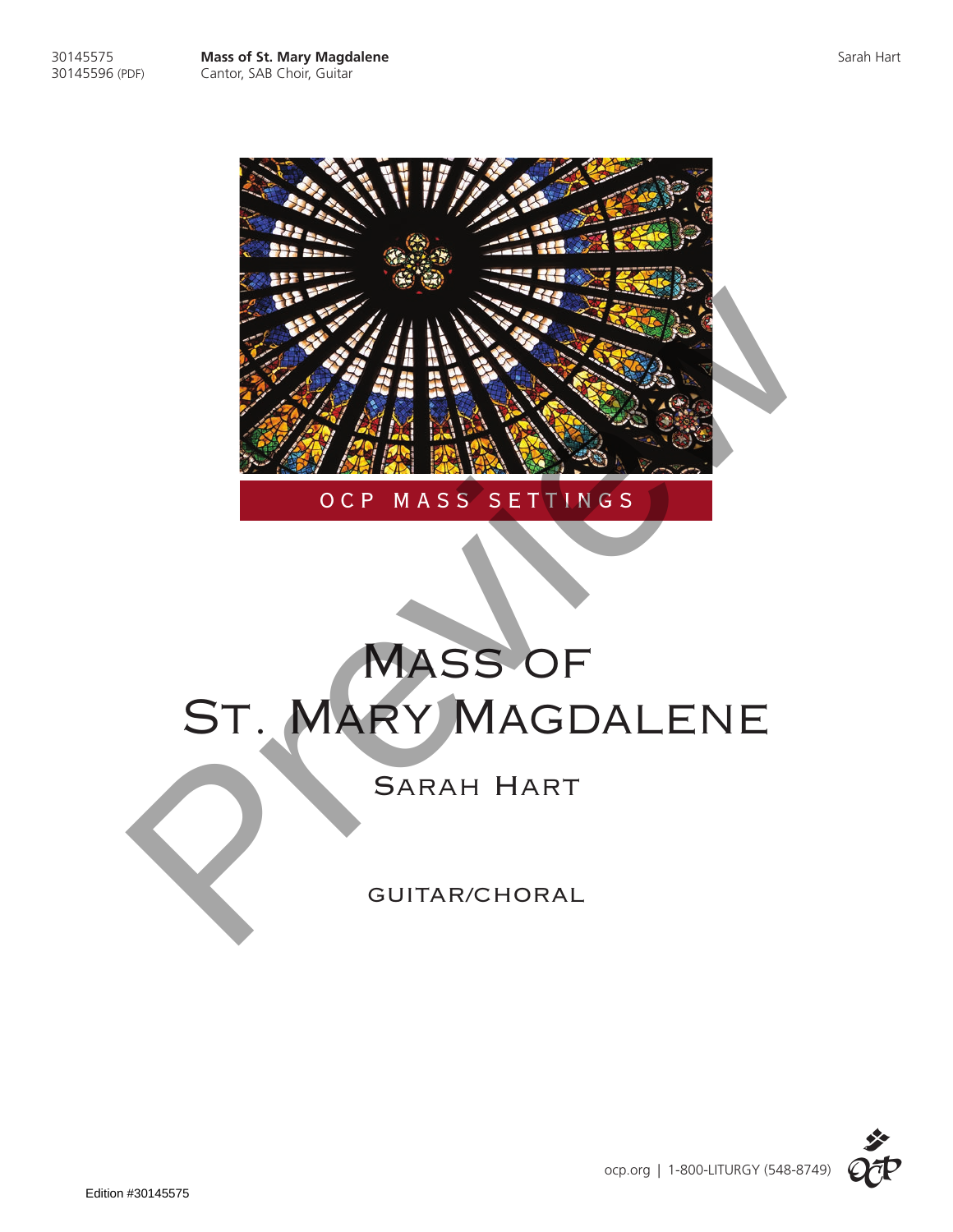#### **Mass of St. Mary Magdalene – Guitar/Choral Edition**

Sarah Hart

#### © 2019, OCP 5536 NE Hassalo, Portland, OR 97213 (503) 281-1191 liturgy@ocp.org ocp.org

Excerpts from the English translation of *The Roman Missal* © 2010, International Commission on English in the Liturgy Corporation (ICEL), 1100 Connecticut Ave. NW, Suite 710, Washington, DC 20036-4101. All rights reserved. Used with permission. The English translation of Alleluia verses 2–4 and Lenten Gospel Acclamation Response and verses 1–5 from the *Lectionary for Mass* © 1969, 1981, 1997, ICEL. All rights reserved. Used with permission.

Alleluia verses 1 and 5 and Lenten Gospel Acclamation verse 6 from the *Lectionary for Mass for Use in the Dioceses of the United States* © 1970, 1997, 1998, Confraternity of Christian Doctrine, Inc. (CCD), 3211 4th St. NE, Washington, DC 20017-1194. All rights reserved. Used with permission.

Published with the approval of the Committee on Divine Worship, United States Conference of Catholic Bishops, 3211 4th St. NE, Washington, DC 20017-1194; USCCB.org.

None of the pages in this book may be reproduced in any way without written permission from the publisher.

| ia verses 1 and 5 and Lenten Gospel Acclamation verse 6 from the Lectionary for Mass for Use in the Dioceses of th<br>I States © 1970, 1997, 1998, Confraternity of Christian Doctrine, Inc. (CCD), 3211 4th St. NE, Washington, DC 20017-1194<br>thts reserved. Used with permission. |                          |                   |
|----------------------------------------------------------------------------------------------------------------------------------------------------------------------------------------------------------------------------------------------------------------------------------------|--------------------------|-------------------|
| hed with the approval of the Committee on Divine Worship, United States Conference of Catholic Bishops, 3211 4th St. NE<br>ngton, DC 20017-1194; USCCB.org.                                                                                                                            |                          |                   |
| of the pages in this book may be reproduced in any way without written permission from the publisher.                                                                                                                                                                                  | <b>Table of Contents</b> |                   |
| <b>Eucharistic Acclamations</b>                                                                                                                                                                                                                                                        |                          |                   |
| of St. Mary Magdalene                                                                                                                                                                                                                                                                  | Octavo                   | <b>PDF</b> Octavo |
| printable Assembly Editions, please visit OneLicense.net or contact us at 1-800-663-1501.                                                                                                                                                                                              |                          |                   |

| Mass of St. Mary Magdalene | <b>Octavo</b> | <b>PDF Octavo</b> |
|----------------------------|---------------|-------------------|
|                            |               |                   |
|                            |               |                   |
|                            |               |                   |
|                            |               |                   |

For reprintable Assembly Editions, please visit OneLicense.net or contact us at 1-800-663-1501.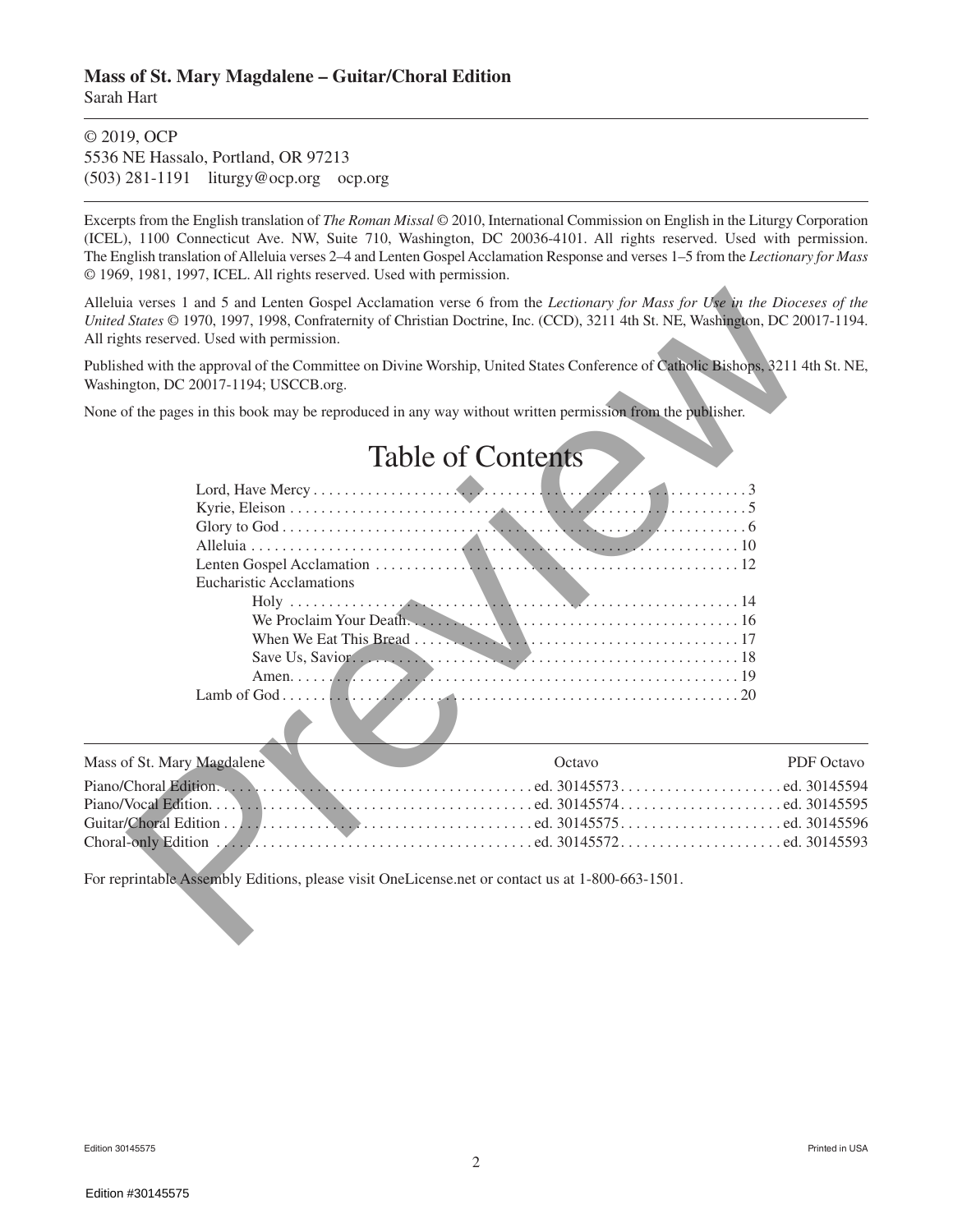## **Lord, Have Mercy**

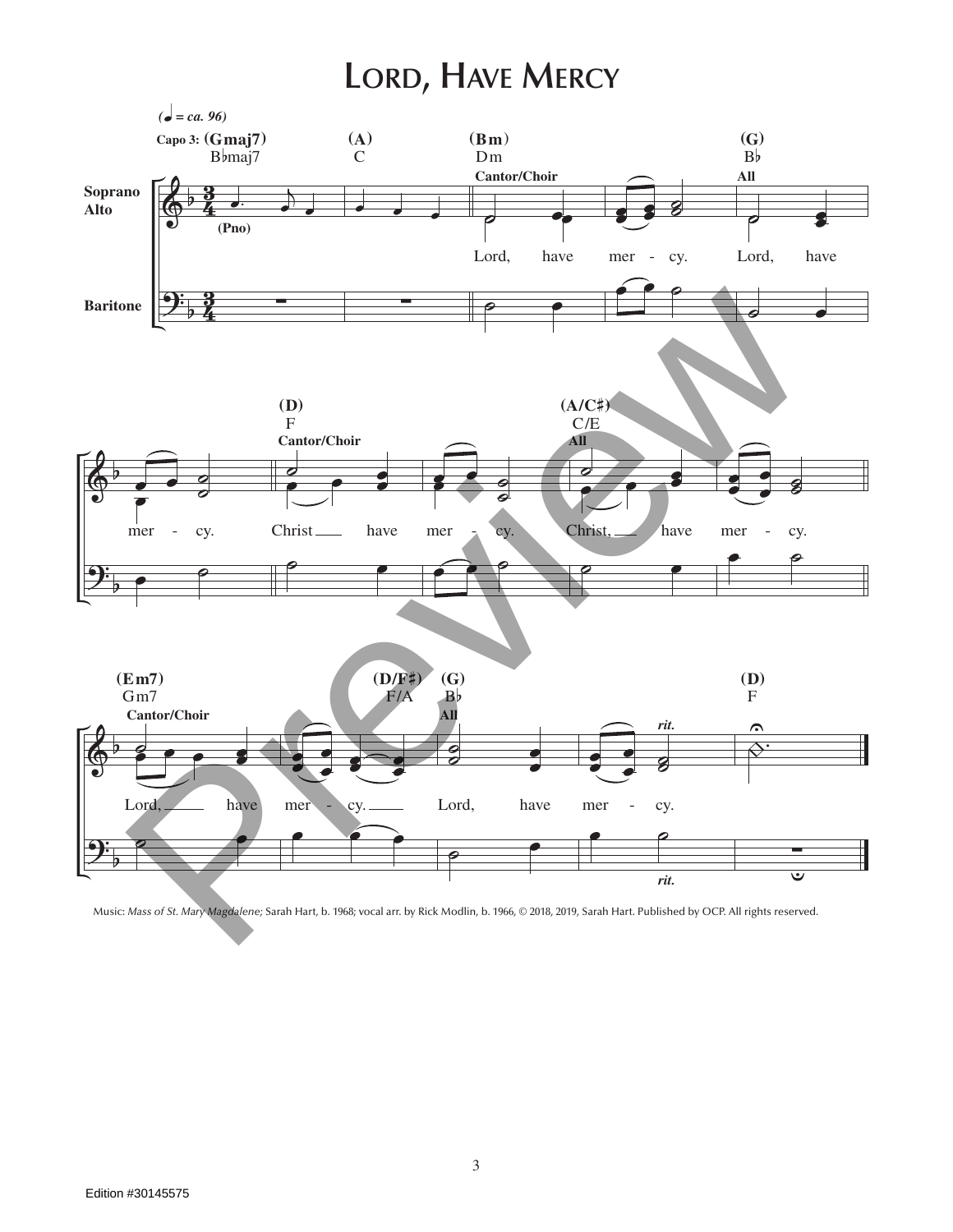Previews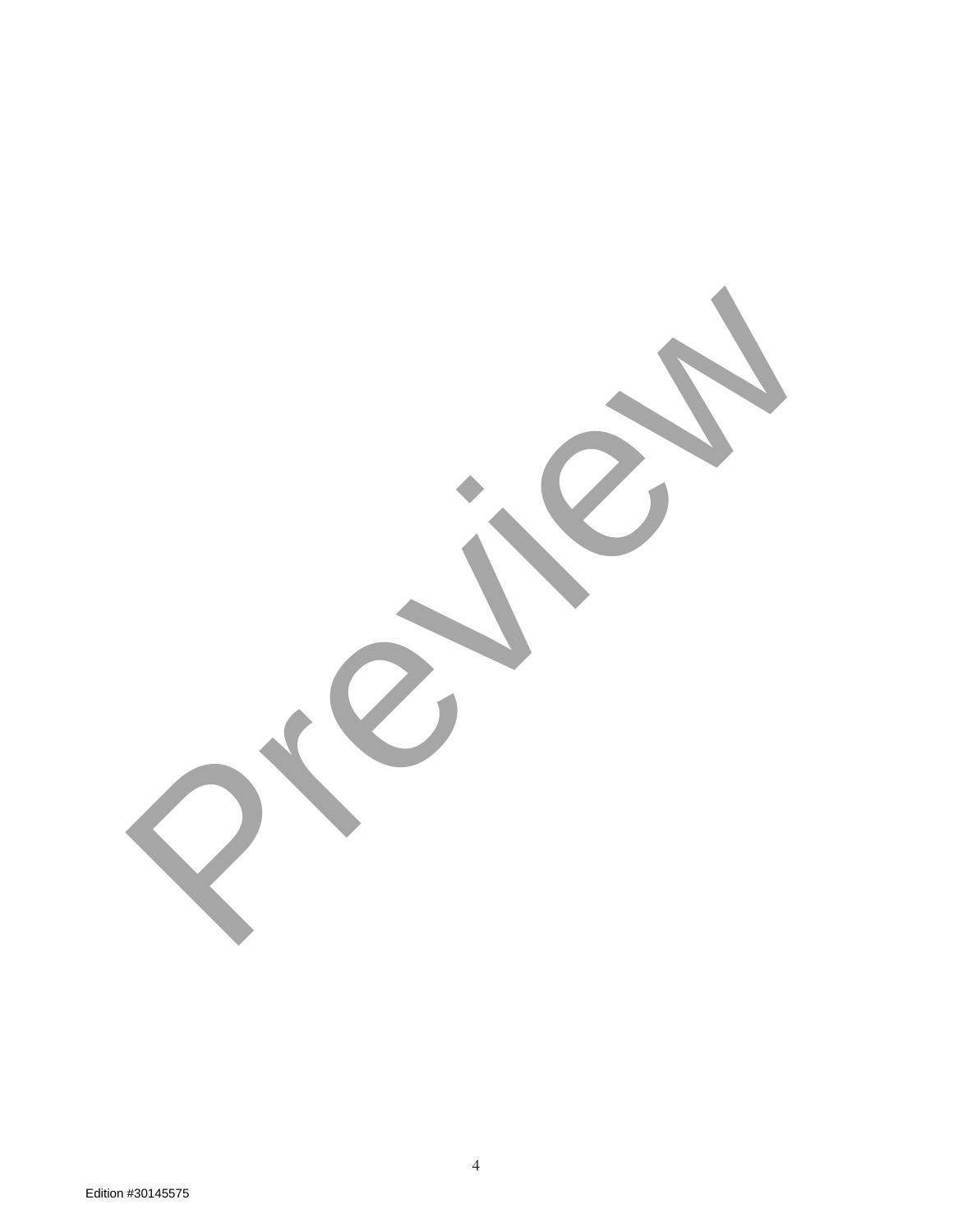#### **Kyrie, Eleison**

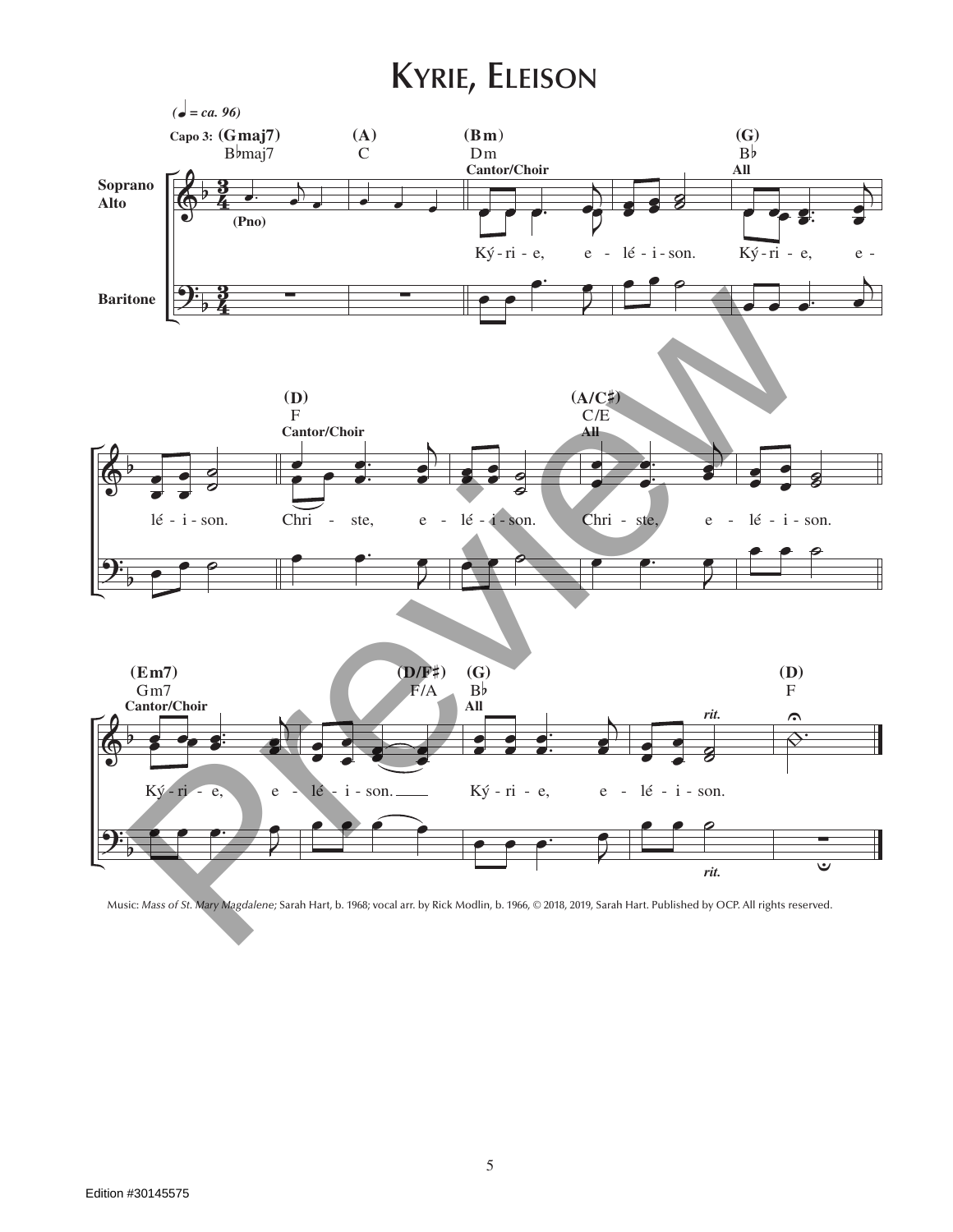#### **Glory to God**



Text © 2010, ICEL. All rights reserved. Used with permission.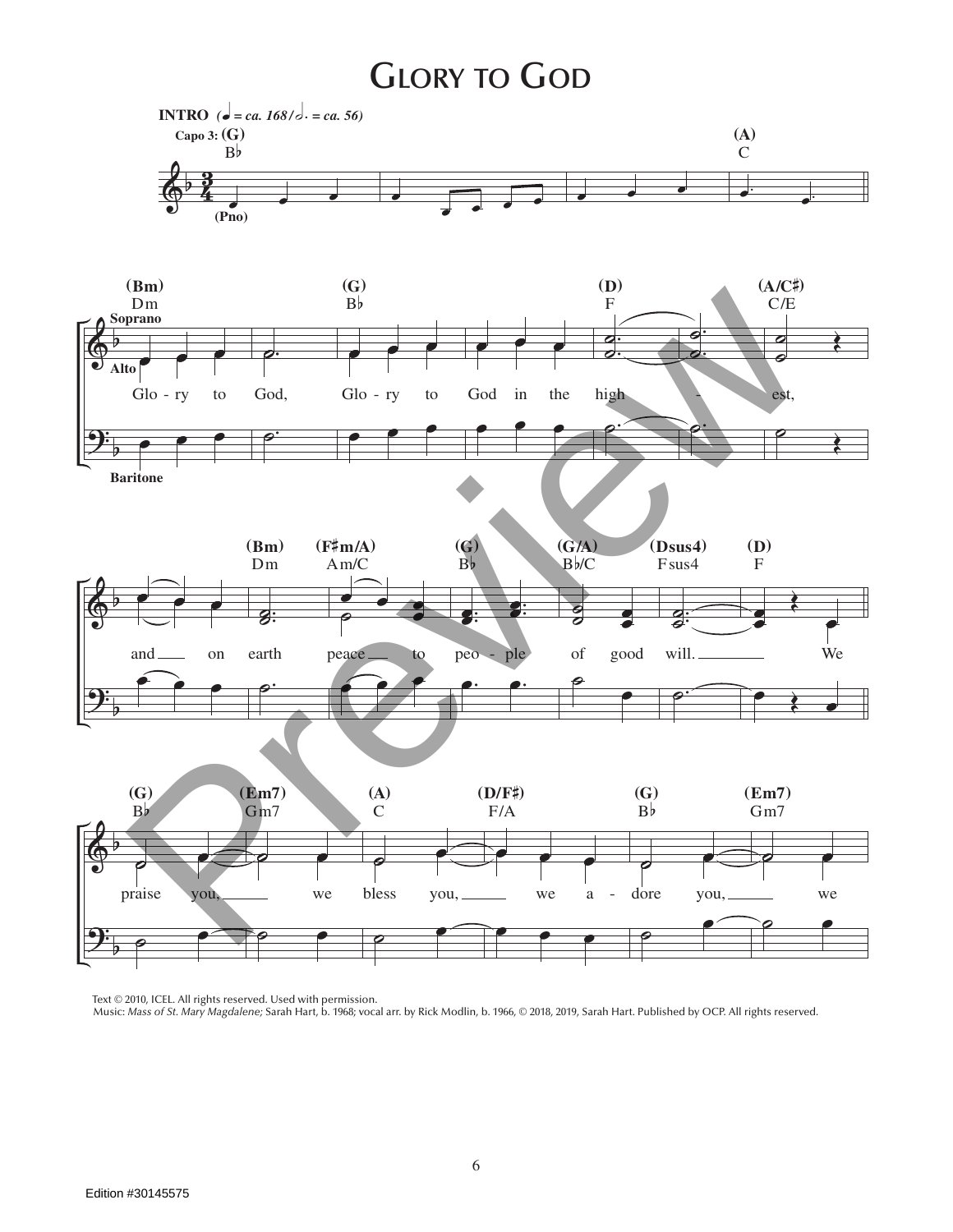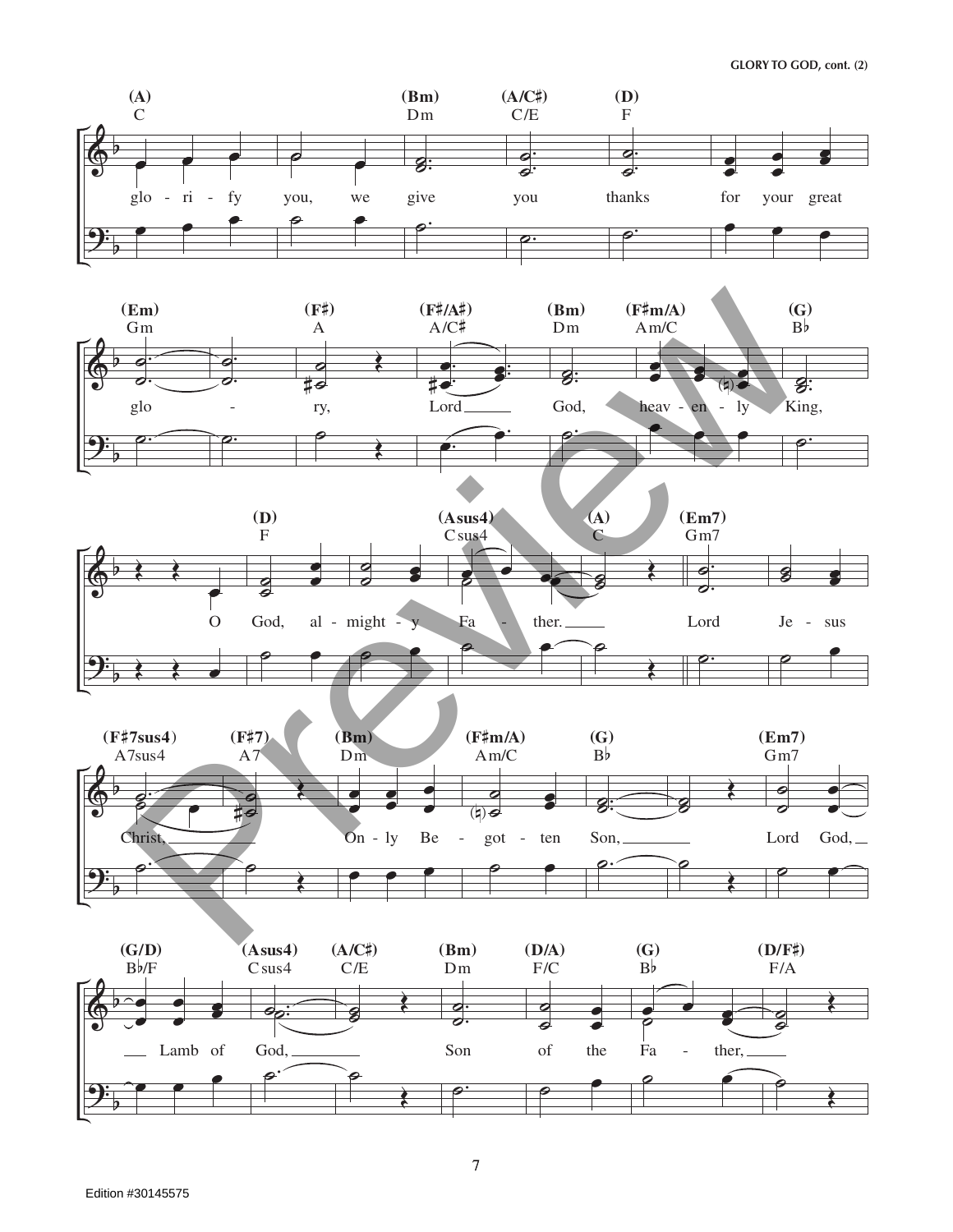**GLORY TO GOD, cont. (3)**

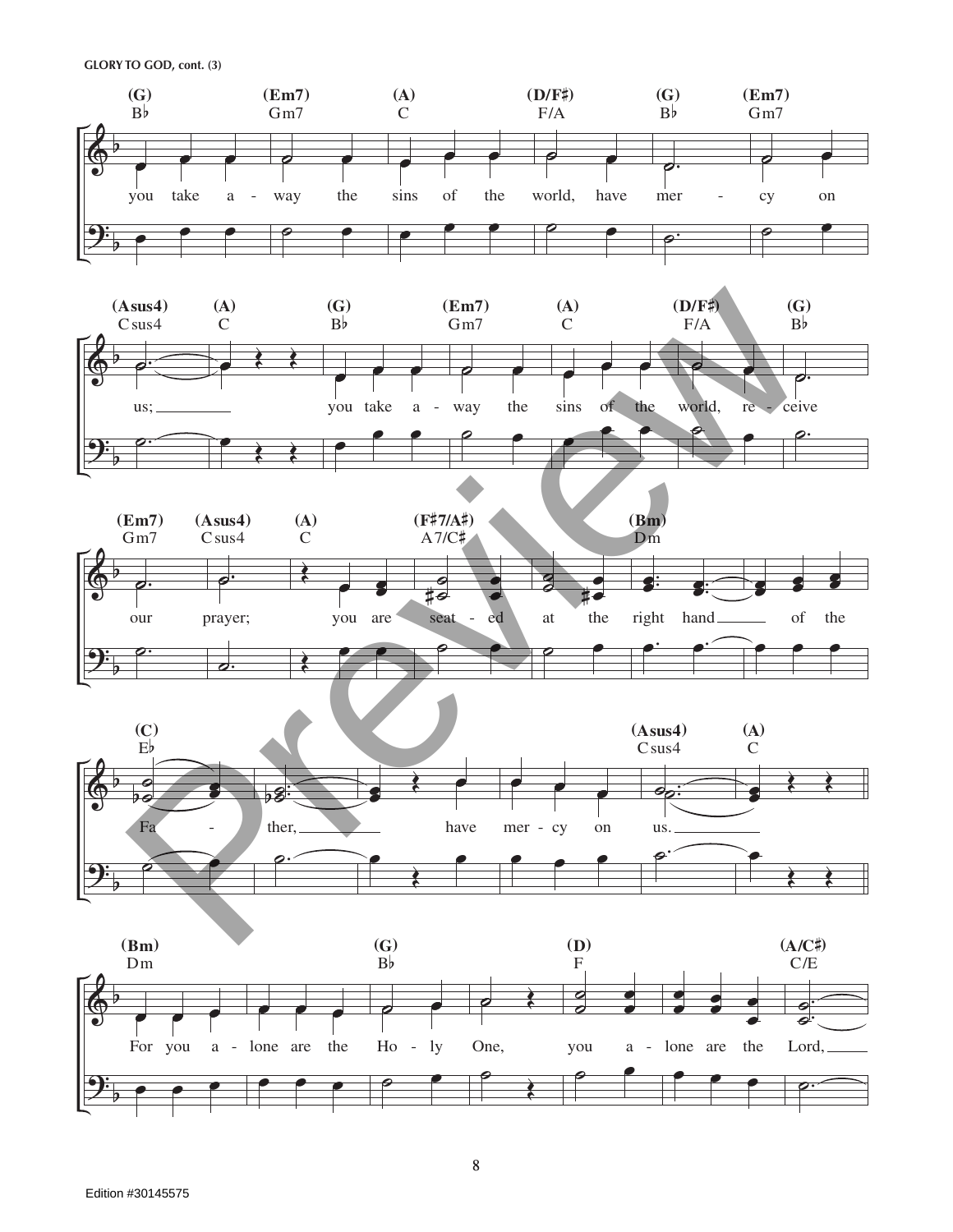



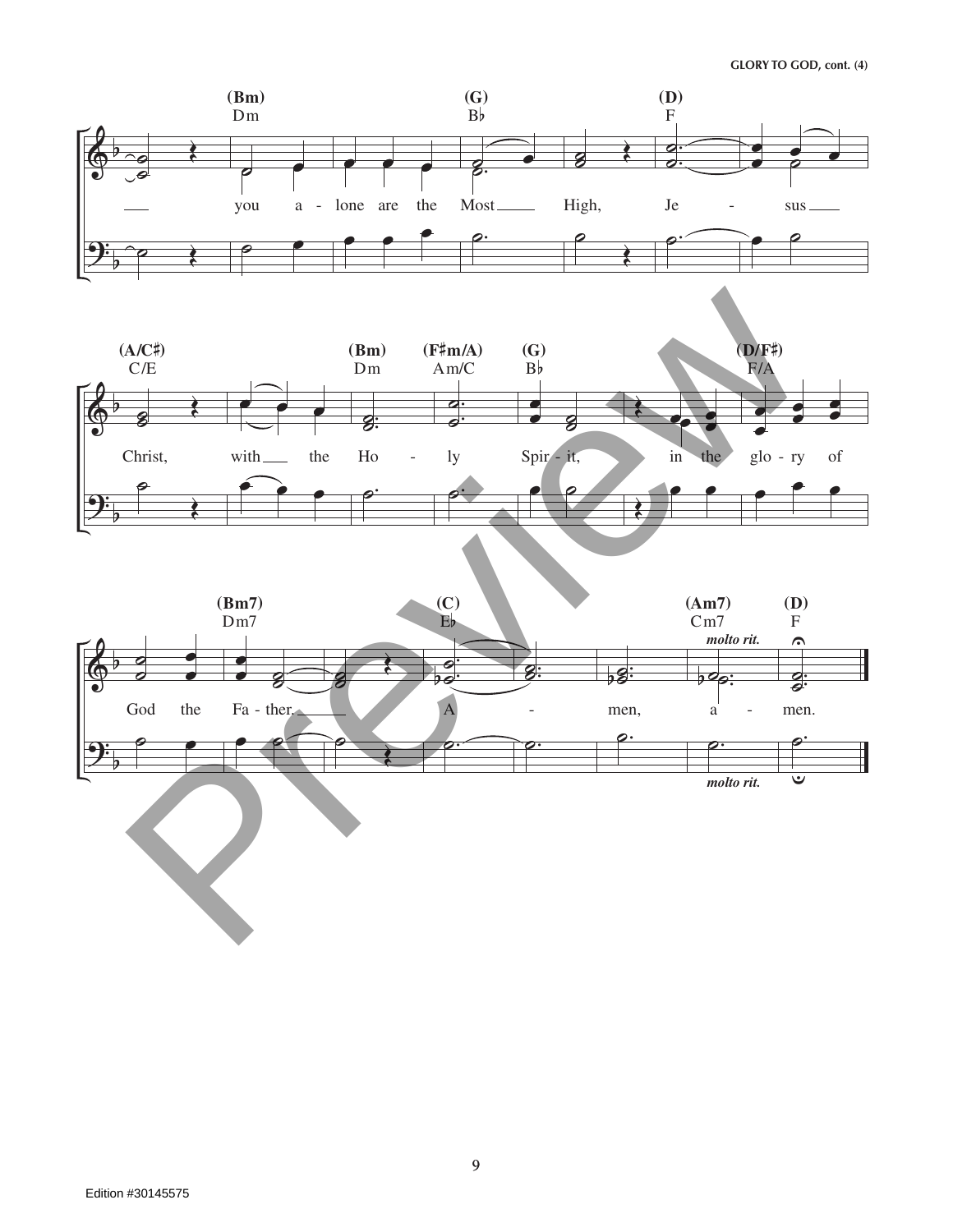#### **Alleluia**



Text: Verses 1 & 5 © 1970, 1997, 1998, 2002, CCD. All rights reserved. Used with permission. Verses 2-4 © 1969, 1981, 1997, ICEL. All rights reserved. Used with permission. Music: *Mass of St. Mary Magdalene;* Sarah Hart, b. 1968; vocal arr. by Rick Modlin, b. 1966, © 2018, 2019, Sarah Hart. Published by OCP. All rights reserved.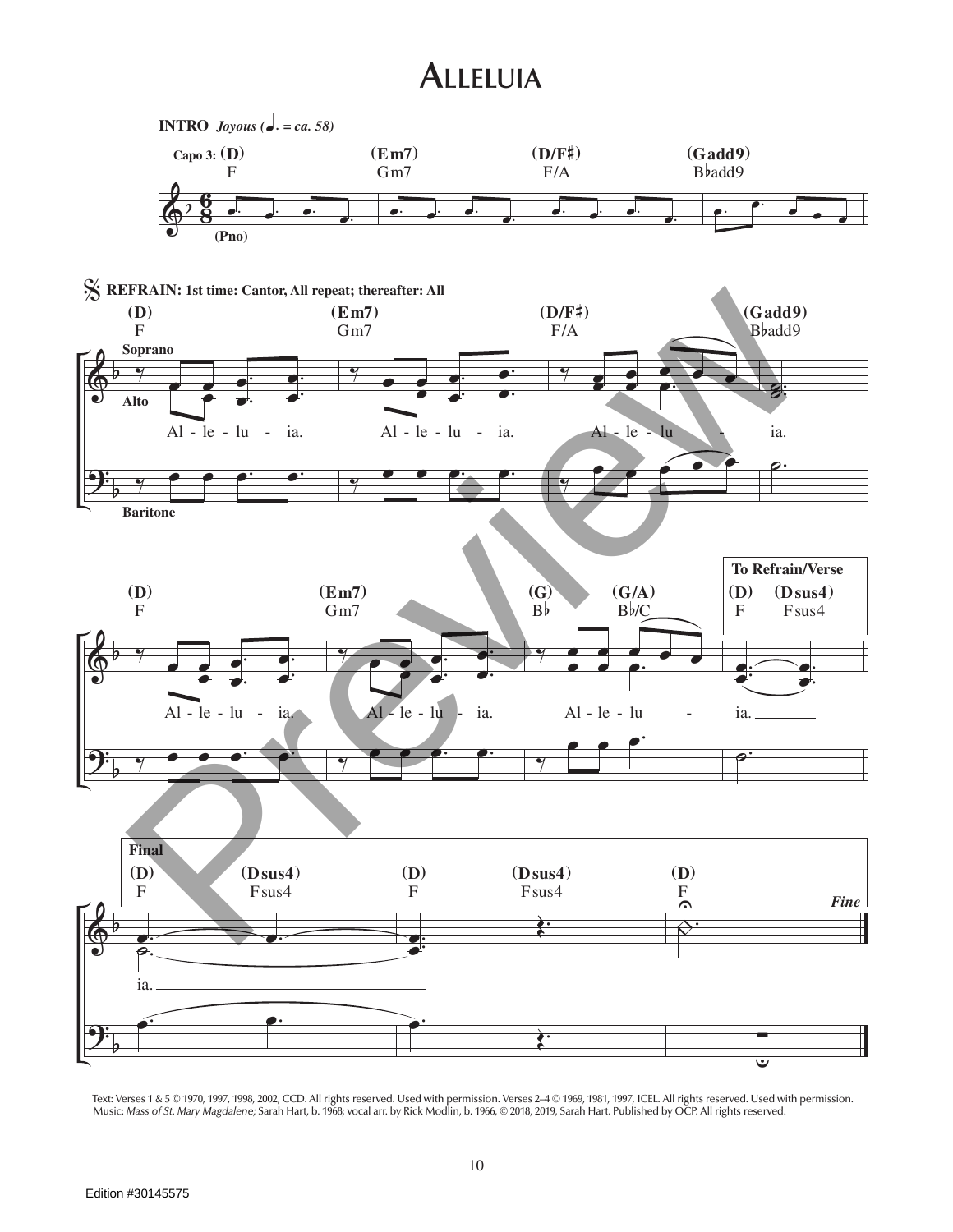**VERSES (Common Verses for Ordinary Time)**

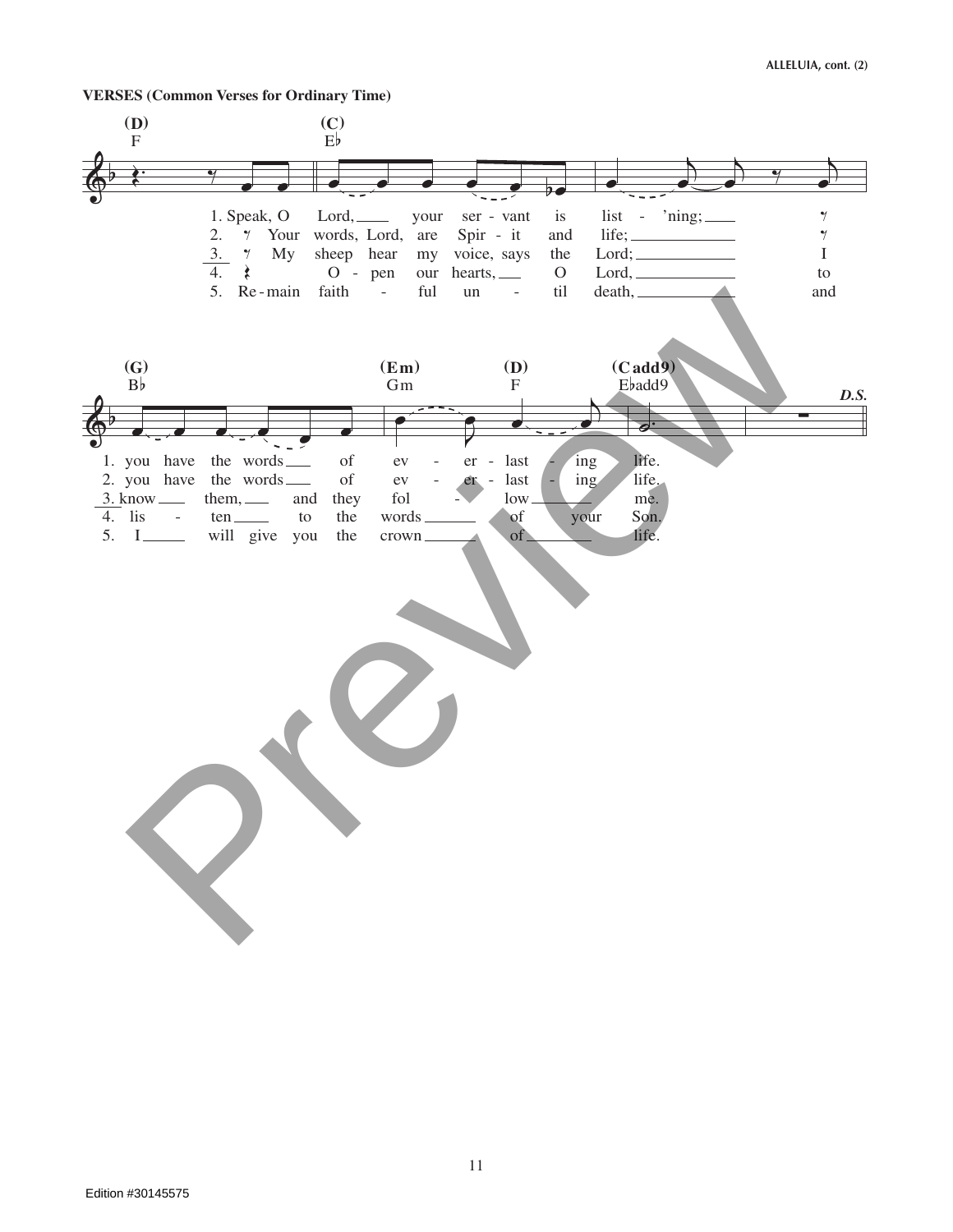#### **Lenten Gospel Acclamation**



Text: Refrain and verses 1-5 © 1969, 1981, 1997, ICEL. All rights reserved. Used with permission. Verse 6 © 1970, 1997, 1998, CCD. All rights reserved. Used with permission. Music: *Mass of St. Mary Magdalene;* Sarah Hart, b. 1968; vocal arr. by Rick Modlin, b. 1966, © 2018, 2019, Sarah Hart. Published by OCP. All rights reserved.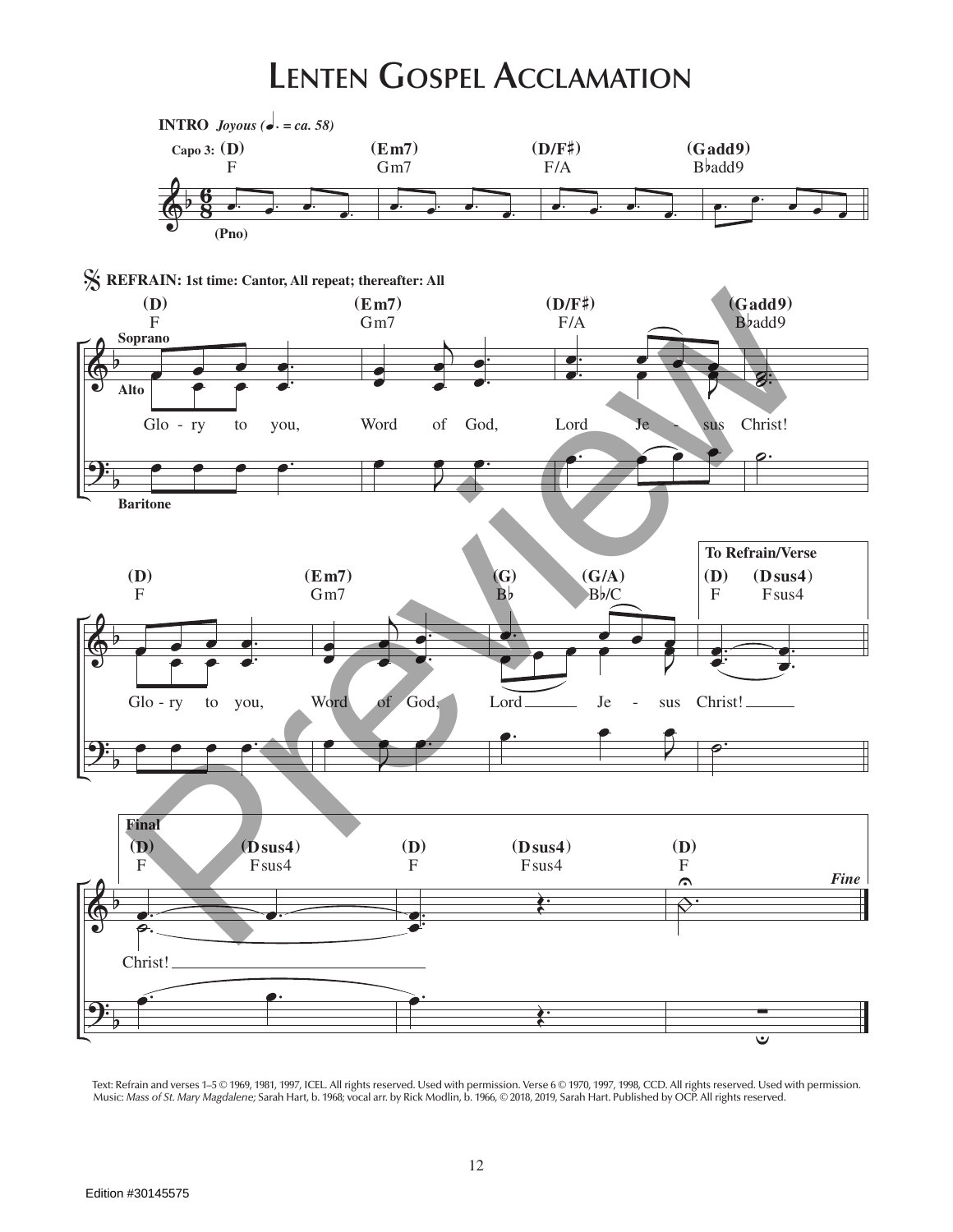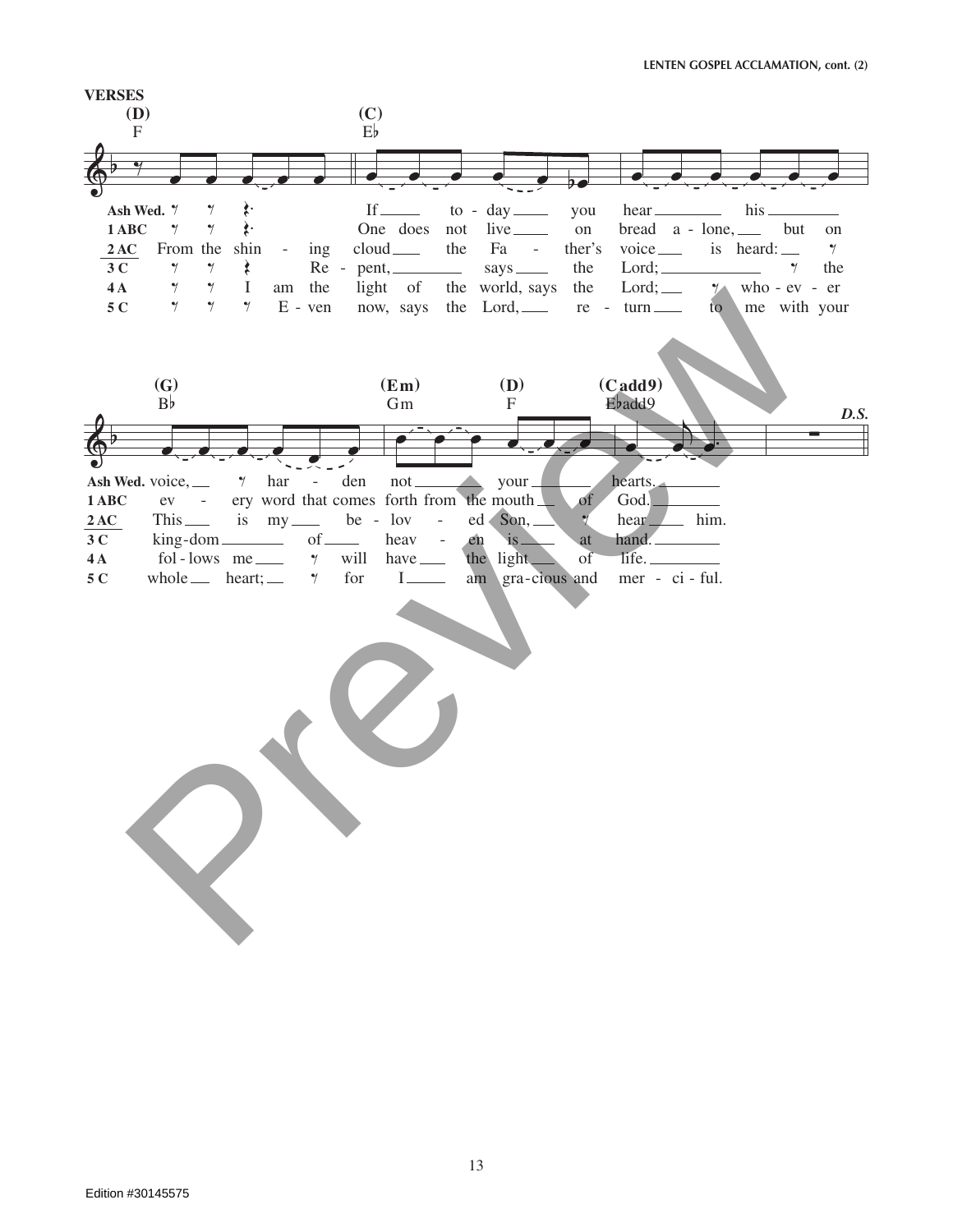#### **Holy**



Text © 2010, ICEL. All rights reserved. Used with permission.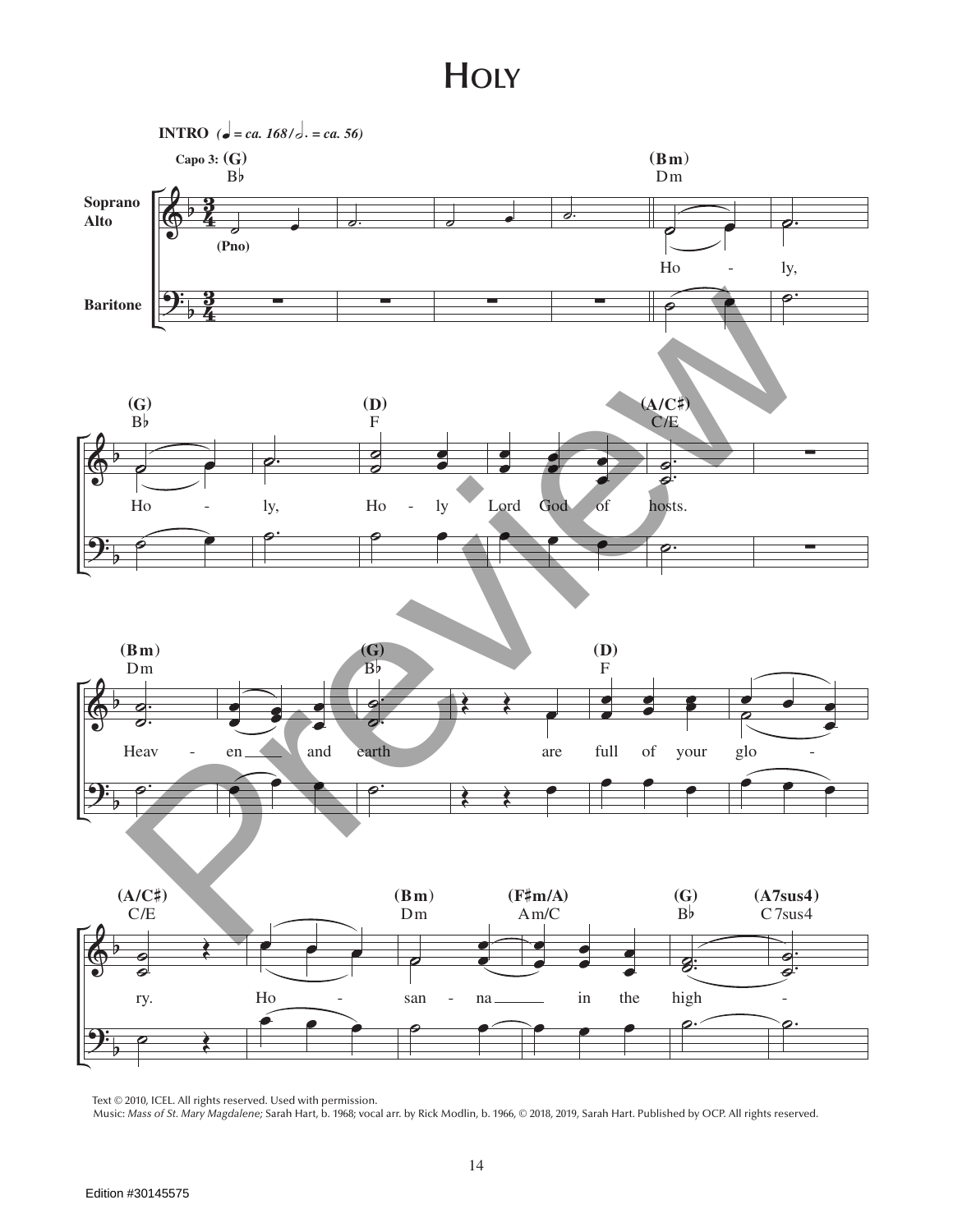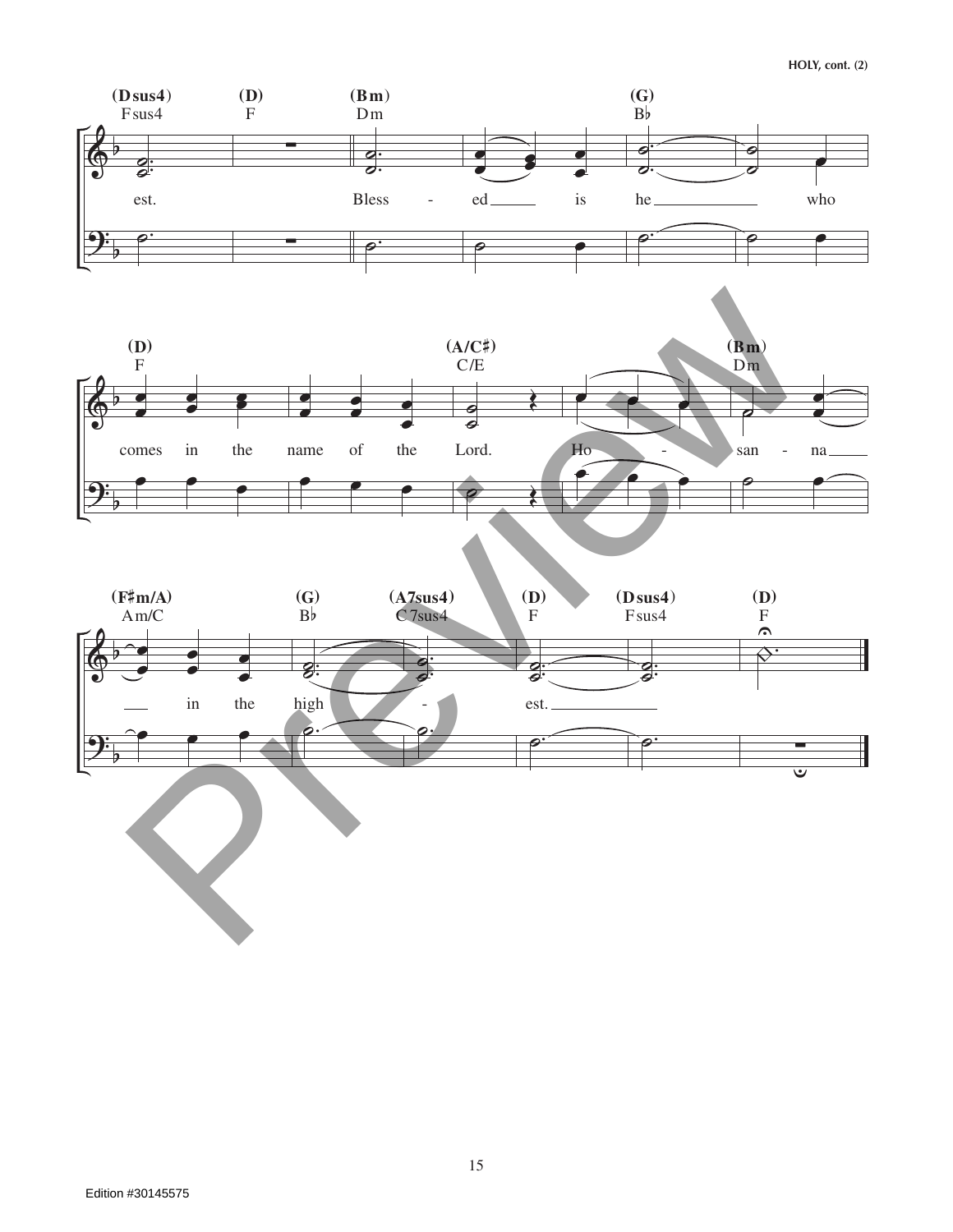### **We Proclaim Your Death**



Text © 2010, ICEL. All rights reserved. Used with permission.<br>Music: *Mass of St. Mary Magdalene;* Sarah Hart, b. 1968; vo<u>cal arr</u>. by Rick Mo**dlin, b. 1966, © 2018, 2019, Sarah Hart.** Published by OCP. All rights reserve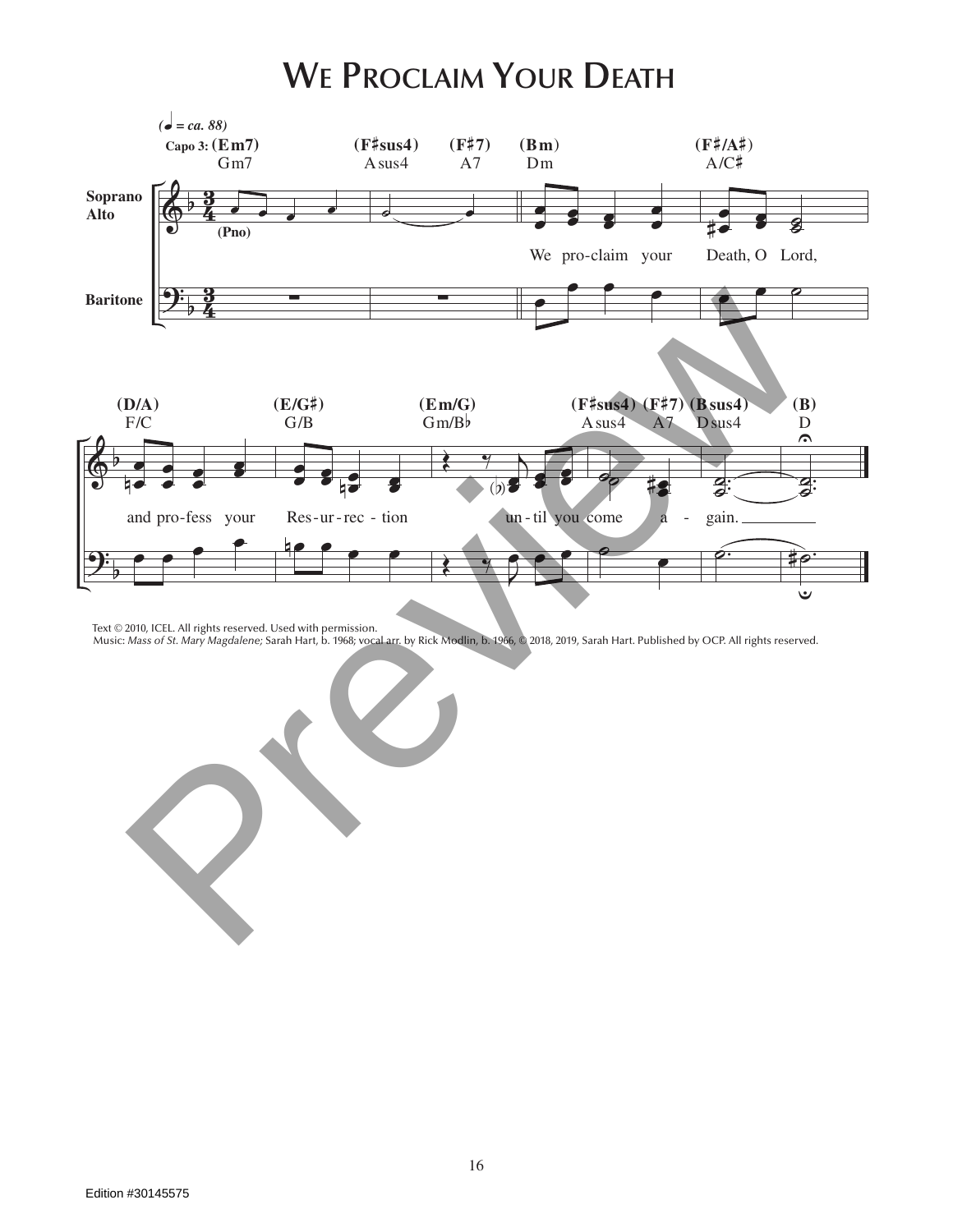#### **When We Eat This Bread**



Text © 2010, ICEL. All rights reserved. Used with permission.<br>Music: *Mass of St. Mary Magdalene;* Sarah Hart, b. 1968; vocal arr. by Rick Modlin, b. 1966, © 2018, 2019, Sarah Hart. Published by OCP. All rights reserved.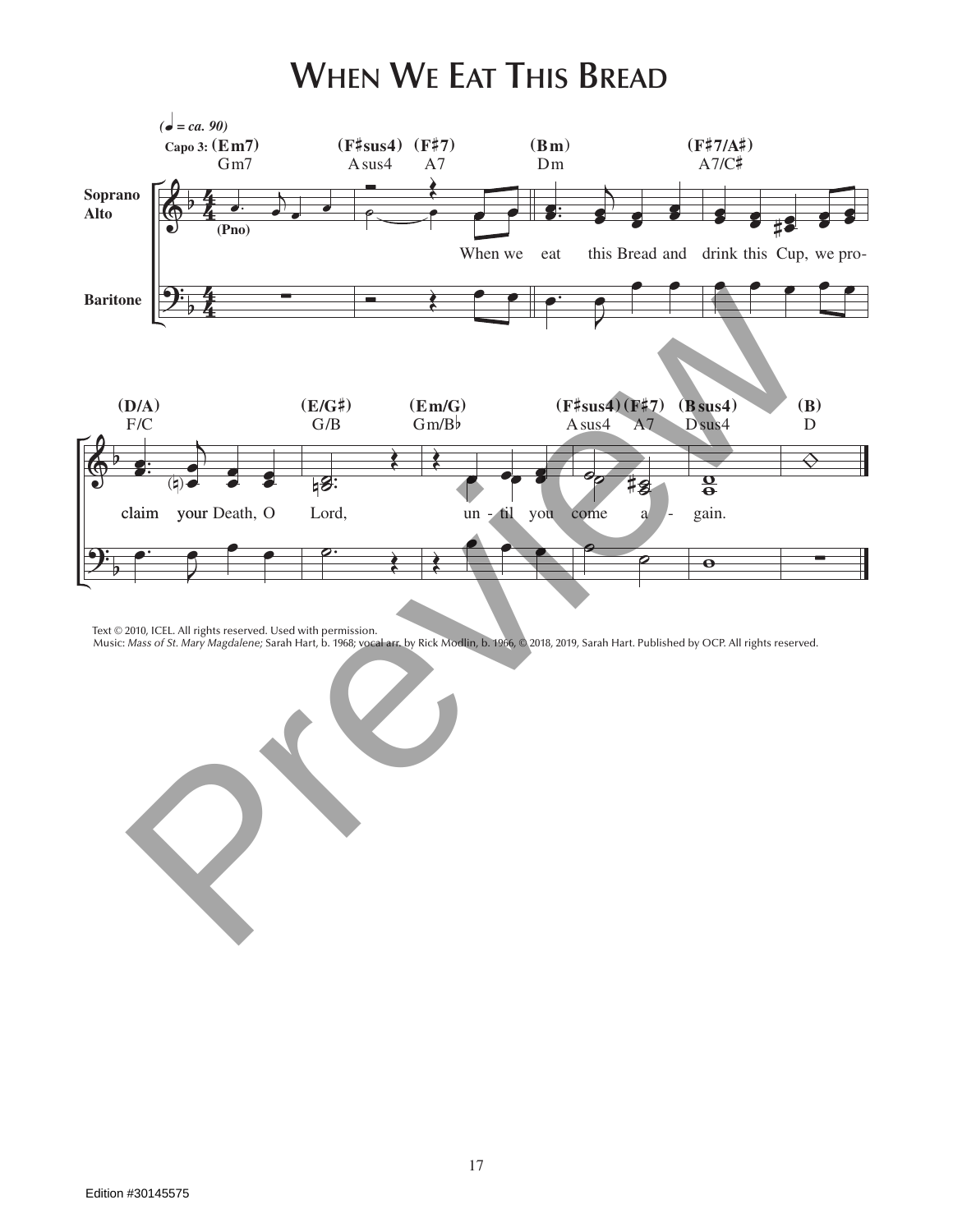#### **Save Us, Savior**



Text © 2010, ICEL. All rights reserved. Used with permission.<br>Music: *Mass of St. Mary Magdalene;* Sarah Hart, b. 1968; arr. by Rick Modlin, b. 1966, © 2018, 2019, Sarah Hart. Published by OCP. All rights reserved.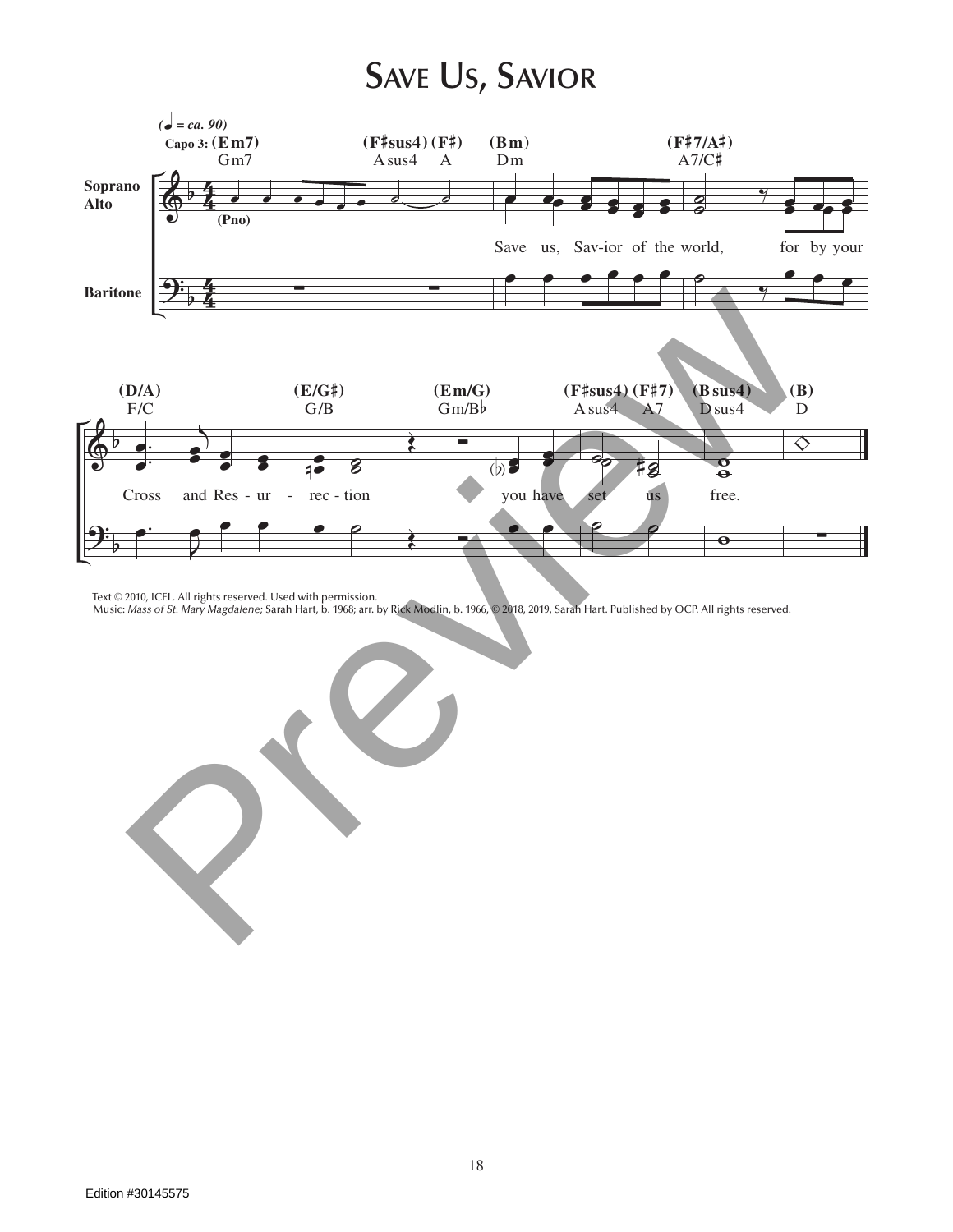#### **Amen**